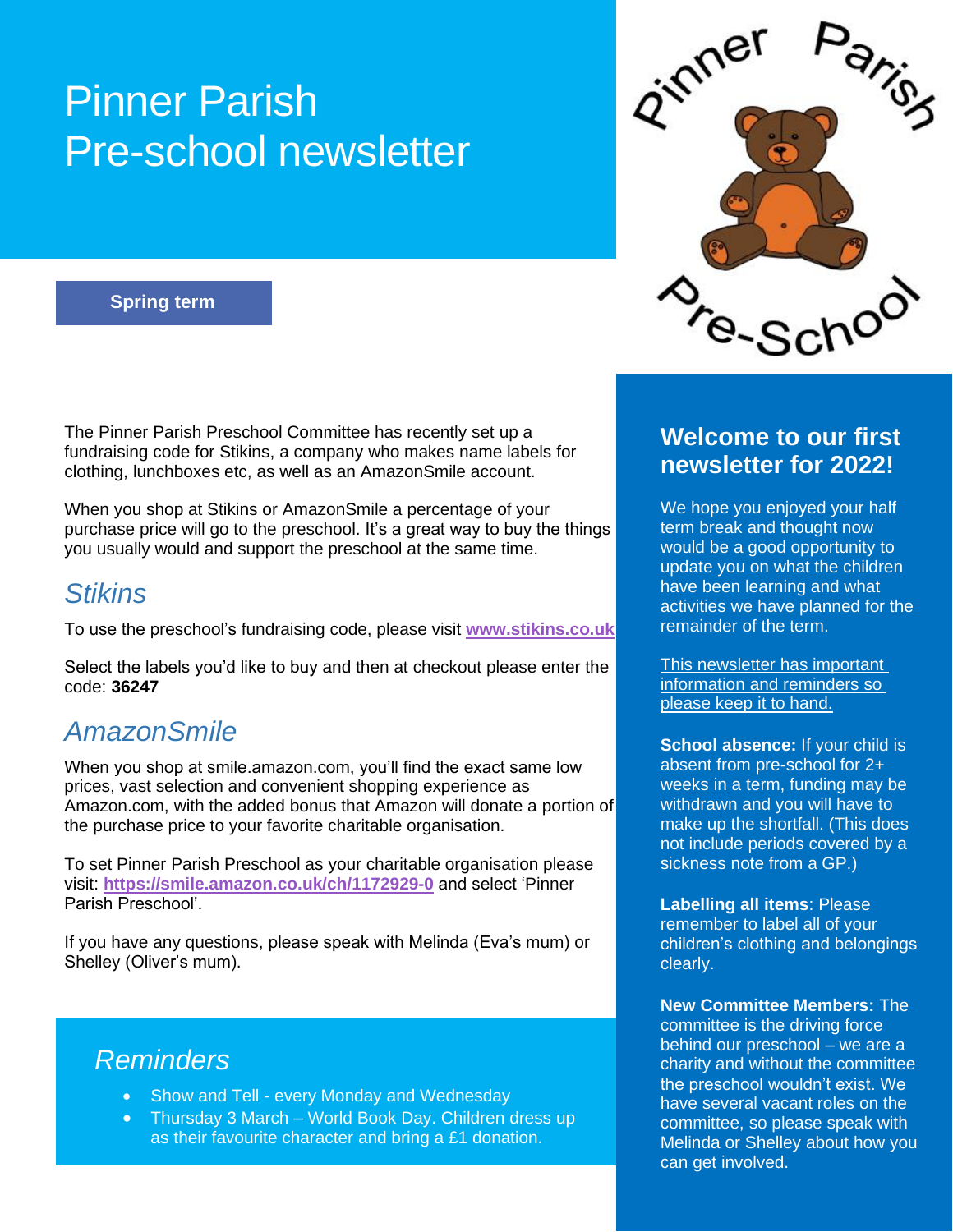#### *Farewell to Siobhan*

We're very sad to say that Siobhan will be leaving us at the end of April. She's been a highly valued member of the team and we wish her well with her future plans.

#### *Last half term*

**Cold and frosty mornings:** In January the children loved creating snowy and frosty impressions using different materials such as bath form, paint, chalk and cornflour. We then recapped our lesson about hibernation from the previous term and explored how animals will be waking up to warmer weather soon. We also experimented with melting ice and watching it turn into water.

**Bird watch:** We welcomed the milder January weather by making bird food (which the children took home) and we talked about birds returning to their nests. This topic will continue this term where children will learn about life cycle and growth.

**Chinese New Year:** The Year of Tiger was celebrated with much fun and flair making lanterns and tiger faces. We cooked some noodles and used chopsticks to eat.

**Healthy eating and oral hygiene** have now formally become part of EYFS and we've continued to talk about it using different activities. Children are learning the importance of eating healthy, looking after their health and how bad food choices affect their teeth.

**Valentine's Day**: Children had fun making cards for Valentine's Day. We used this opportunity to talk about how we express our emotions and connected it to [Children's Mental Health Week.](https://www.childrensmentalhealthweek.org.uk/)

#### *This half term*

This half term we will be learning about Pancake Day, visiting Pinner Library for World Book Day, and celebrating Mother's Day and Easter.

**World Book Day:** On Thursday 3 March it's World Book Day and children are encouraged to come to preschool dressed as their favourite character. Please use things you have at home and don't buy an outfit. Please bring £1 and all proceeds will go to the preschool.

### *Coffee mornings*

Throughout the year the Pinner Parish Preschool Committee will organise coffee mornings which is a lovely way for the parents to get to know each other. Parents drop their child/ children at preschool and then we go to a local coffee shop. The coffee mornings will most likely start again this term so please keep an eye out on the PPP WhatsApp group for dates.